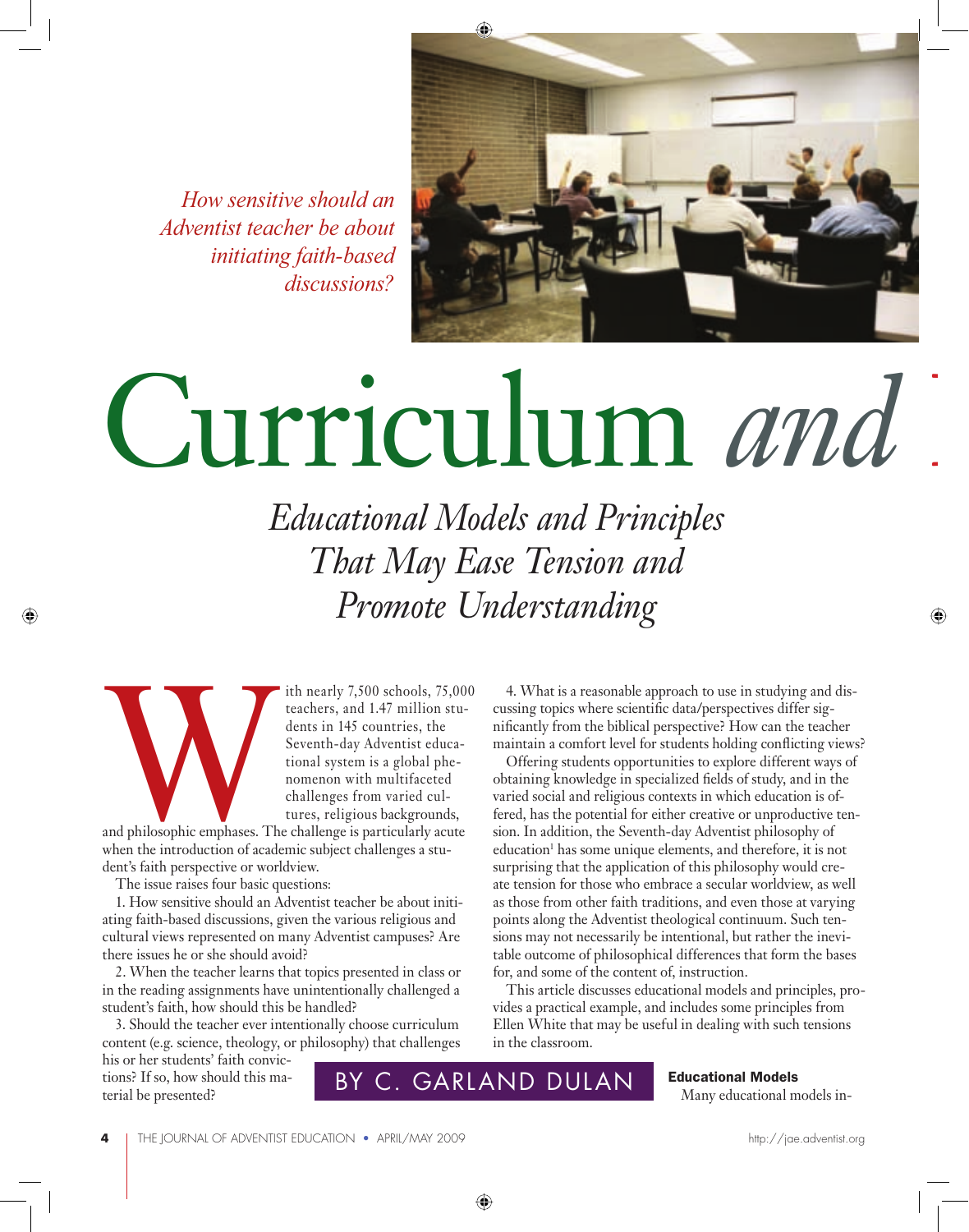clude recommended techniques for introducing subject matter to students. Each has an underlying philosophy and a set of assumptions, and is designed to achieve a particular purpose. Let us briefly review five models that are relevant to our study.

**1. Good Teacher Model**. Early definitions depicted a good teacher as someone who met the community ideal for a good citizen, a good employee, or a good parent.2 This model gave way to one that emphasized the psychological characteristics of a good teacher such as achievement, motivation, commitment, empathy, experience, flexibility, and so forth. More recently, the focus has shifted from good teaching to *effective* teaching. Researchers have focused on teacher-to-student and studentto-teacher interactions in the classroom, specifically looking at the effect teachers have upon students. More research is undercipline and skills students need to raise questions and search out answers.4 This model begins by presenting students with a puzzling event, with the assumption that they will be naturally motivated to solve the puzzle, and thus engage in disciplined methods of research and discovery. The teacher focuses on training students to develop appropriate methods for problem solving.

**4. Biological Science Inquiry Model**. Propelled by the academic reform movement in American education during the 1950s and 1960s, this model sought to revise the conventional curriculum, which had been built around the major ideas and research methods of academic disciplines.<sup>5</sup> Instead, it advocated teaching science as inquiry—giving students assignments that enable them to replicate the reasoning that produced a cur-

# *d* Faith *in* Tension

way on the patterns of effective teaching and how to achieve desired student outcomes.

**2. Question Models**. Concern about facilitating learning has prompted educators to review the methods of questioning that occur in classrooms. Some questions are intended to be answered, while others are rhetorical. Students often cannot distinguish between the two, and in some instances may not even be aware that a question has been asked. Thus, researchers felt the need to define the characteristics of effective questions—the questions that get students actively involved in composing a response and thereby engage them in the learning process.<sup>3</sup>

Questions that elicit a memorized factoid, multiple-choice exams, fill-in-the-blank questions, matching questions and the like and thus require a single, "correct" answer or a narrow range of responses are called convergent or closed questions. Questions that encourage a general or open response are referred to as divergent or indi-

rect questions and require higher-level thought and synthesis. An example of divergent question would be one that asks students to recognize and explain the differences between political systems, philosophical positions, peoples, and groups. The amount of critical thinking and depth of investigation into deeper cognitive areas required by the test questions should relate to the goals of the teacher, the desired outcomes of the course, and the grade level and maturity of students. Teachers should consider carefully their goals and objectives before employing a particular methodology.

**3. Inquiry Model**. Designed to capitalize on student curiosity, the inquiry model seeks to develop the intellectual dis-



rent invention or discovery, and as their skills increase, moving them closer to the frontiers of knowledge. All laboratory and classroom work focus on enabling students to investigate problems.

**5. Discomfort Model**. Joyce and Weil<sup>6</sup> suggest that there is a relationship between styles of learning and models of teaching. As students are exposed to unfamiliar content and forced to use learning styles that are new to them, they will experience varying degrees of discomfort. Real growth often requires making learners uncomfortable, and teachers must both create situations where this occurs, and help students deal with the results.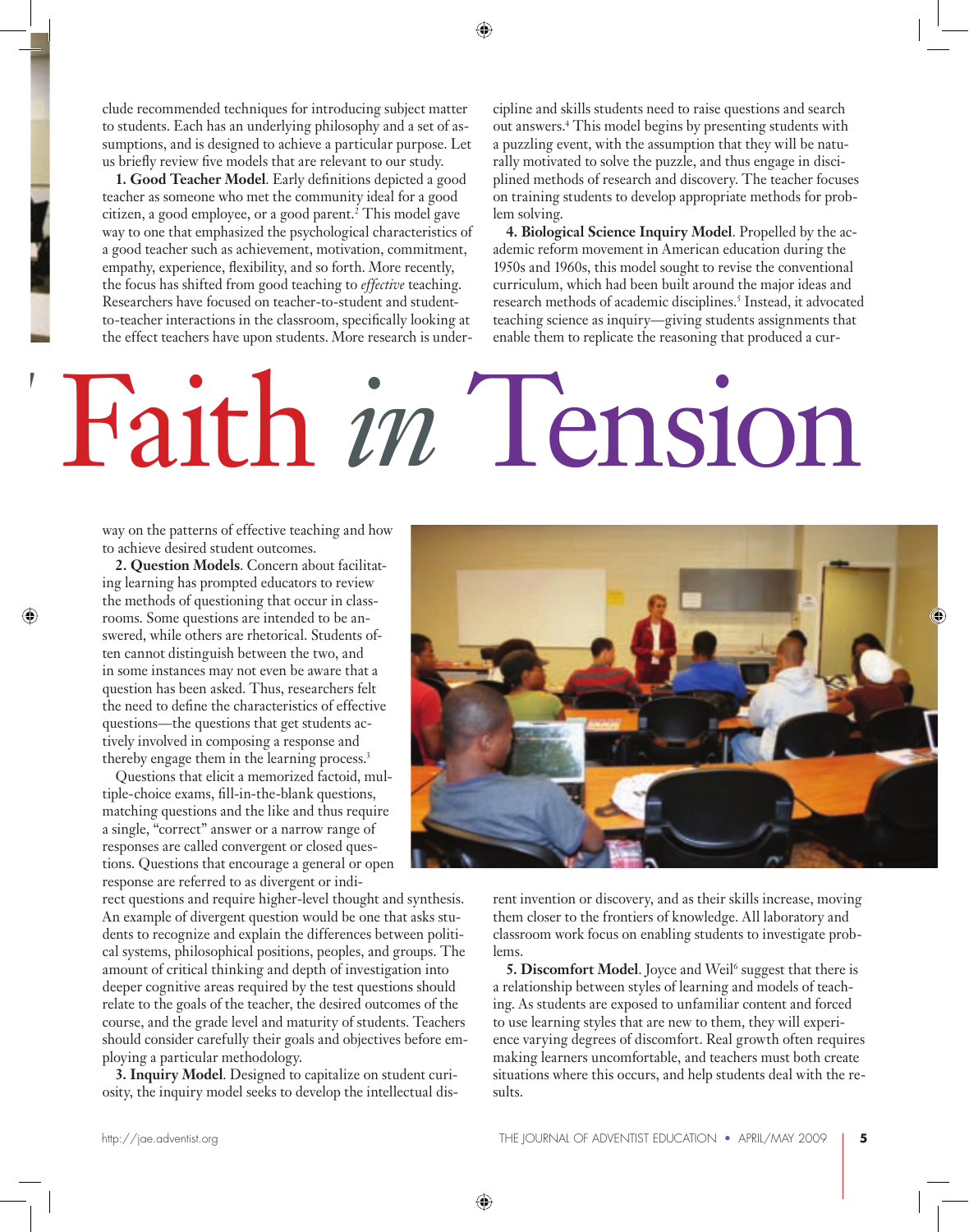# *Should the teacher ever intentionally choose curriculum content . . . that challenges his or her students' faith convictions?*

The role of discomfort appears not only in the literature involving the need for teachers to venture and take risks, but also in studies of developmental stage theorists that address the best means for learners to achieve higher levels of development.7 The "discomfort factor" has been shown to prod teachers into acquiring new skills and repertoires of teaching strategies. But the literature has also shown that most teachers are uncomfortable about using new strategies, even after receiving careful training.<sup>8</sup>

Social psychologists use the term *cognitive dissonance* to describe how people attempt to resolve the dilemma of two competing ideas that simultaneously demand attention. The student seeks to reduce the tension resulting from this dissonance as soon as possible in order to achieve consonance.<sup>9</sup>

### Instructional Principles

With all the different teaching models, what should a teacher do?

Stephen Yelon<sup>10</sup> lists 10 powerful principles involved in effective teaching: meaningfulness, prerequisites, open communication, organized essential ideas, learning aids, novelty, modeling, active appropriate practice, pleasant conditions and consequences, and consistency. If teachers apply these principles, Yelon believes, students:

 $\bullet$  will be motivated to connect topics with their past, present, and future;

• will be ready to learn;

• will discover what concepts and skills they need to know so that they can focus on acquiring them;

- will be able to focus on the most important ideas,
- will be able to use devices that help them learn quickly;
- will be motivated to pay attention;
- will learn to recall information;

• will be able to think about and act on what they have learned, and to solve problems;

• will perfect their learning through thinking, performing, and solving problems through practice;

 $\bullet$  will come to associate learning with a pleasurable experience and thus be more likely to apply what they learned; and

• will learn what they need to know and will use what they have learned.

Thus, teachers must find ways to integrate the models of teaching with appropriate instructional principles. This be-



comes an even greater challenge when a teacher encounters students with various faith perspectives and must attempt to provide an environment of support while seeking to broaden their cognitive horizons.

#### A Personal Example

Conflicts may arise as teachers encounter students with other faith traditions and/or students within the same faith tradition but who have markedly different views on specific topics.

While teaching sociology at an Adventist college, I encouraged students to examine critically their views regarding a series of potentially controversial topics. This approach was incorporated into a capstone course for junior and senior sociology majors. Students were to develop a justification for choosing a perspective on specific issues based on their personal research, using secular and biblical sources.

Three basic assumptions informed my philosophy of teaching

sociology courses in Adventist institutions: First, one needs to understand how to operate successfully within societal groups.

Second, the Christian perspective, that all that we know has become available through God's revelation and must be understood in the context of relative and absolute truth, provides a meaningful context for the teaching of sociological concepts. Ellen White writes that to "learn science through human interpretation alone is to obtain a false education, but to learn of God and Christ is to learn the science of heaven."11 To acquire a true perspective on human behavior, societal views should be examined in light of revealed truth.

Third, studying human behavior leads unavoidably to an examination of one's ethical and personal responsibility for his or her own behavior. When considering the reasons for human behavior, one must grapple with the issues of nature versus nurture. This raises questions regarding one's choices and thus, his or her responsibility for the ensuing consequences.

The content and approach of the capstone course required students to explain the interrelationship between their discipline and their Christian life, and the implications of each for the other. Students had to compare, juxtapose, or reconcile their personal beliefs/position, society's perspectives, and biblical perspectives to other social issues as well. The requirement that students come to grips with how their personal belief system and biblical faith coincided or diverged, and how this con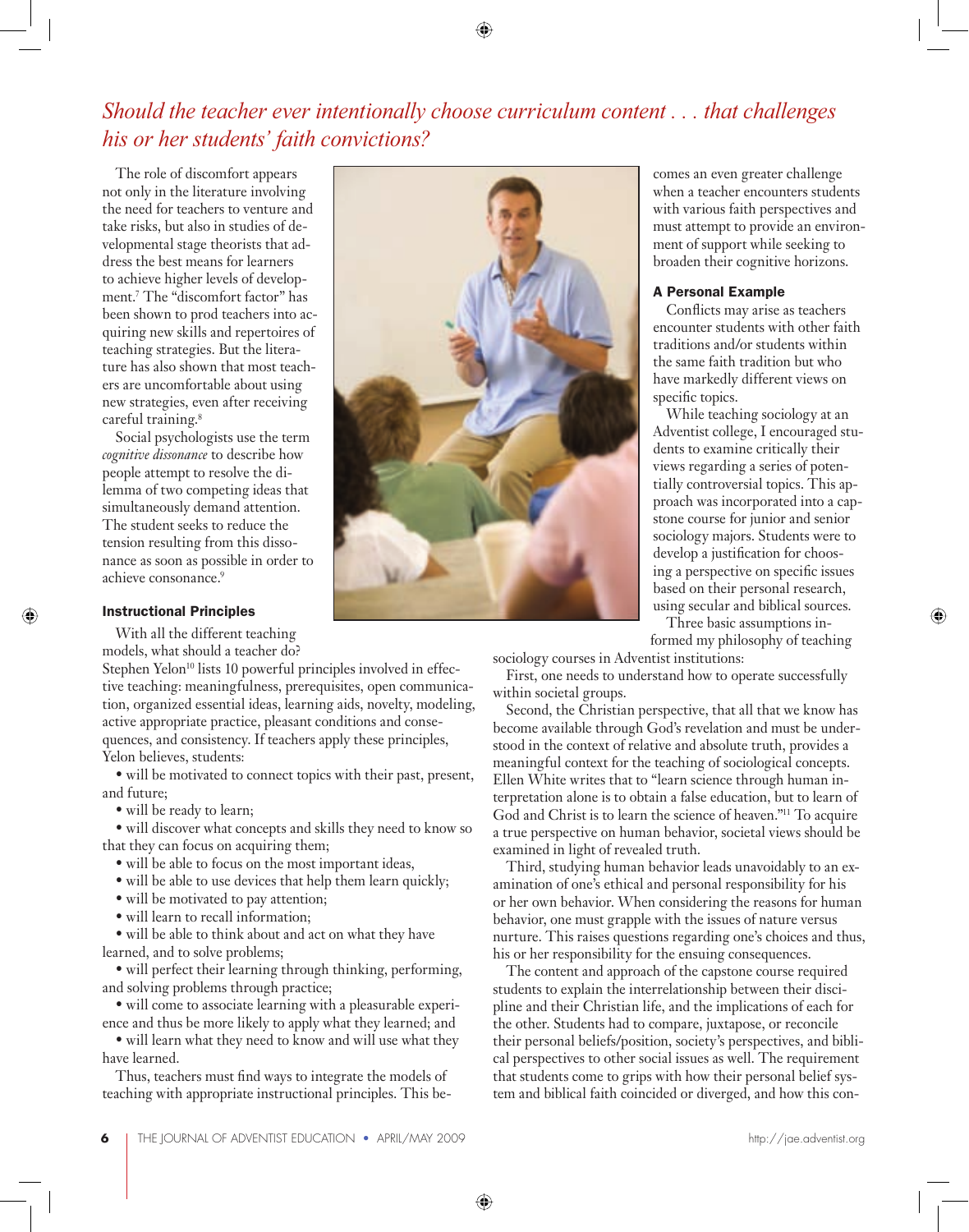sonance or divergence affected their concept of what is appropriate, ethical, or justifiable in the experiences of life, constituted the essence of the course.

Students were led to reflect on issues they may have regarded as already settled in their minds. However, when forced to reflect on these topics, they often found that these issues were not as clear as they once thought. I found

it healthy to discuss students' "reflections" in the corporate setting of the classroom, in a non-threatening environment, where their peers could participate with them as they grappled with important issues. We did not settle many questions, but I was able to provide guidance into how students might continue thinking about their personal responses to life's issues in terms of their discipline and biblical principles. The sidebar below describes a typical assignment in the course.

The students were further required to provide societal perspective(s), biblical perspectives, and their personal perspective on the issue, with research support from the library, the Inter-

# **Topic: Crime and Delinquency Issue: Capital Punishment**

*Capital punishment* may be defined as an act of punishment, imposed by society, by which an individual is put to death for some presumed intentional heinous act or series of acts the person has committed in violation of law.

**Your assignment** is to answer the following questions regarding capital punishment. Give your own perspective, but also provide biblical or other support for your position where requested or appropriate.

1. Does a society have the right to impose capital punishment? Why or why not?

2. What conclusions have scientists reached with regarding to the effect of the death penalty as a deterrent to crime?

3. If you were asked to serve on a jury in a capital case, would you be willing to serve? Why or why not?

4. What do you feel is the most reasonable punishment for a crime in which a person intentionally takes the life of another?

5. Does God have the right to impose capital punishment upon individuals? Why or why not?

6. Are there instances in Scripture in which capital punishment was not used/was used? If not used, why do you think so? If used, describe under what circumstances it was used, and give at least three examples with circumstances surrounding such use.

7. Discuss how your personal view of the reasonable consequences of taking the life of another fits with your understanding of the biblical perspective regarding punishment? 8. What do you think are the best personal deterrents to crime? Why?

*Concern about facilitating learning has prompted educators to review the methods of questioning that occur in classrooms.*

net, news and media sources, and the Bible.

The above approach worked well and stimulated open discussion of the various topics presented in the course. In some instances, students gave their personal views on a topic, then were asked to research the justification for the opposite point of view. Over time, students were able to broaden their

perspectives on a variety of issues and to adjust their preconceptions where necessary.

### Ellen White's Perspective

One significant source of help in dealing with tension between curriculum and faith is the writings of Ellen G. White. Her emphasis on some key educational principles provides teachers with useful strategies for handling tension between conflicting views.

**The purpose of Adventist colleges.** "Our college," wrote Ellen White in 1895, "was designed of God to accomplish the great and good work of saving souls. . . .The precepts and principles of religion are the first steps in the acquisition of knowledge, and lie at the very foundation of true education. Knowledge and science must be vitalized by the Spirit of God in order to serve the noblest purposes."12

**When tension arises.** Ellen White did not directly address the possibility of conflict between faith and learning. Most of her admonition on education relates to the teacher's character, the context of teaching, the definition of proper education, and appropriate teacher-student relationships. It can be inferred from her writings, however, that where conflict does occur between faith and curriculum, the teacher must use the spirit of Christ in addressing these issues. For instance, Ellen White writes that "Teachers and students are to come close together in Christian fellowship. . . . The greatest of teachers are those who are most patient, most kind. By their simplicity and their willingness to learn they encourage their students to climb higher and still higher."13

**The ultimate concern of teachers.** "Eternal interest," says Ellen White, "should be the great theme of teachers and students. Conformity to the world should be strictly guarded against. The teachers need to be sanctified through the truth, and the all-important thing should be the conversion of their students, that they may have a new heart and life."14

**On planning and settling goals.** "Every teacher should see to it that his work tends to definite results. Before attempting to teach a subject, he should have a distinct plan in mind, and should know just what he desires to accomplish. He should not rest satisfied with the presentation of any subject until the student understands the principle involved, perceives its truth, and is able to state clearly what he has learned."15

**Training to be thinkers.** "Every human being, created in the image of God, is endowed with a power akin to that of the Creator—individuality, power to think and to do. . . . It is the work of true education to develop this power, to train the youth to be thinkers, and not mere reflectors of other men's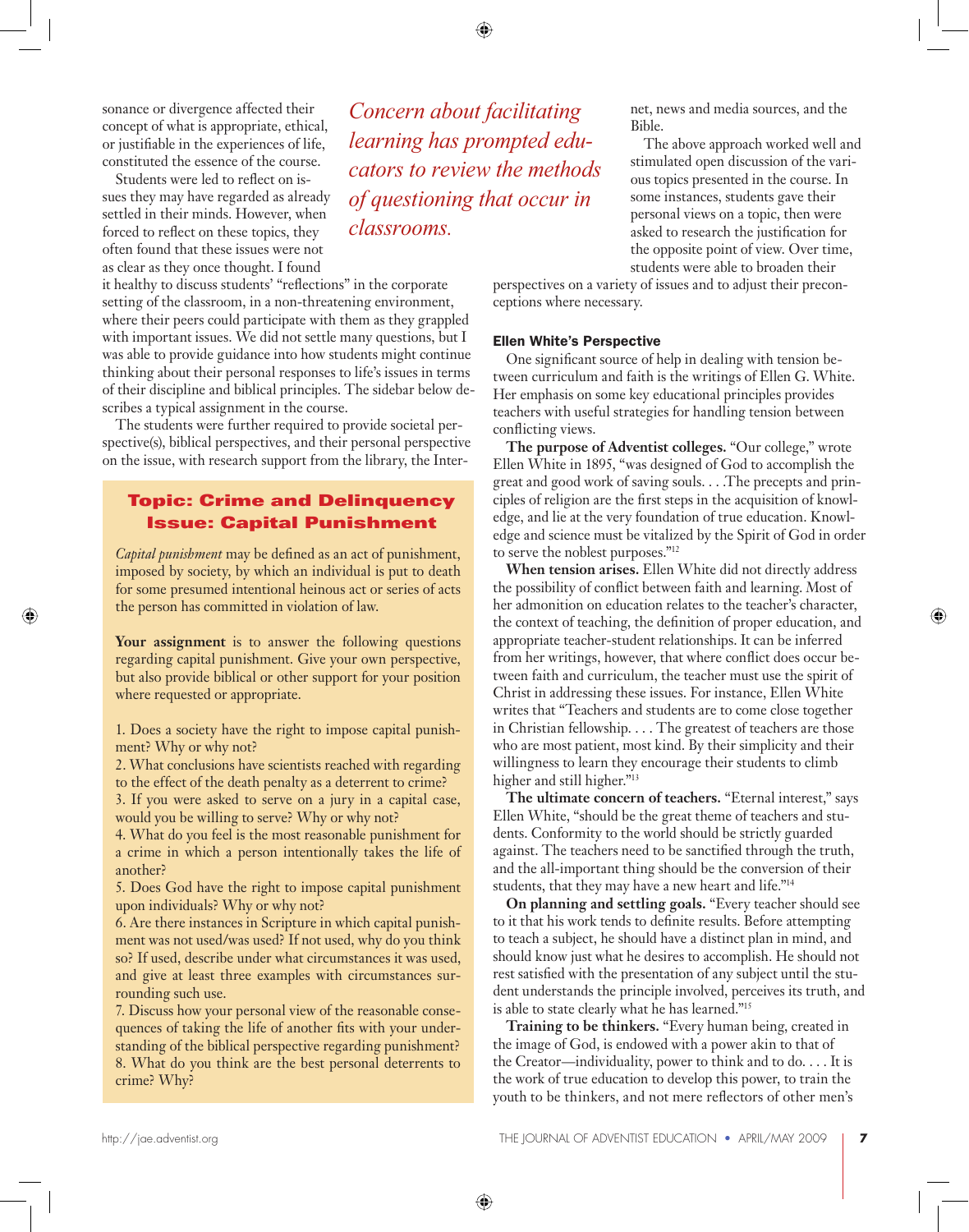thought. . . . Instead of educated weaklings, institutions of learning may send forth men strong to think and to act, men who are masters and not slaves of circumstances, men who possess breadth of mind, clearness of thought, and the courage of their convictions<sup>"16</sup>

**On books in the classroom.** "It is a mistake to put into the hands of the youth books that perplex and confuse them. . . . [Teachers] would measure the relative importance of the things to be learned in school. The common, essential branches of education would be more thoroughly taught, and the word of God would be esteemed as the bread sent down from heaven, which sustains all spiritual life."17

**Education and character development.** True education, according to Ellen White, "provides more than mental discipline; it provides more than physical training. It strengthens the character, so that truth and uprightness are not sacrificed to selfish desire or worldly ambition. It fortifies the mind against evil.  $\dots$  As the perfection of His character is dwelt upon, the mind is renewed, and the soul is re-created in the image of God."18

Thus, Ellen White's perspectives on education suggest that teachers should attempt to develop within students the higher-order and processing skills necessary to differentiate between knowledge that is useful only in this

world, and the knowledge and character education designed to prepare one for both this world and the world to come. Such a view requires students to focus not only on clearness of thought but also on the courage of their convictions.

These characteristics, however, do not develop in isolation. They are nurtured and fostered within the context of Spiritfilled teachers who are committed to develop students in the admonition of God.

## Dealing With the Tension

We have looked at various teaching models, essential instructional principles, a personal example, and Ellen White's views on classroom dynamics. But how do these help teachers resolve the potential tensions between curriculum and faith? Let us now return to our original four questions:

1. *Given the various religions and cultures represented on Adventist campuses, teachers must be sensitive to the differing views of students. Are there topics they should avoid?* Certainly. To open class discussions to all kinds of topics is unwise, because there will be topics about which the teacher lacks sufficient information to ensure appropriate discussion. Topics about which a teacher is biased or uninformed, if opened for discussion, may only create unresolved tension, and may even spark open hostility between teacher and student. Classroom instruction should not

*Teachers should consider carefully their goals and objectives before employing a particular methodology.*

deliberately open wounds within students that are left for others to heal.

2. *How should teachers address situations where tension occurs when they unintentionally present curriculum content that challenges a student's religious beliefs?* One can infer from Ellen White's writings that where conflict does occur, the spirit of Christ must permeate the discussion in order to ensure that the topic is handled with tenderness and sensi-



tivity. In my experience, the approach used is often even more important than the resolution of the conflict.

The Good Teacher Model discussed above is important here. When a teacher treats dissenting viewpoints respectfully, students are more likely to retain openness toward and respect for the teacher, even though they may not be won over to the professor's position. This often provides an opening for further discussion at a later date.

3. *Should teachers ever intentionally introduce curriculum content (e.g. science, theology, or philosophy issues) in order to challenge their students' beliefs?* The Question and Inquiry models may be useful to prod students toward resolving problems and to help them develop the intellectual discipline and skills necessary to raise questions and search out answers.

I believe it is sometimes legitimate to introduce content that challenges students' religious beliefs. The critical issue is whether the real intent is to challenge or to *undermine* the student's faith convictions. In an educational system designed to bring students to a thorough knowledge of Jesus Christ and the meaning of His sacrifice for our sins, Ellen White's comments are helpful. She wrote that if "the precepts and principles of religion are the first steps in the acquisition of knowledge, and lie at the very foundation of true education,"19 then the teacher who is attempting to expose students to true education should